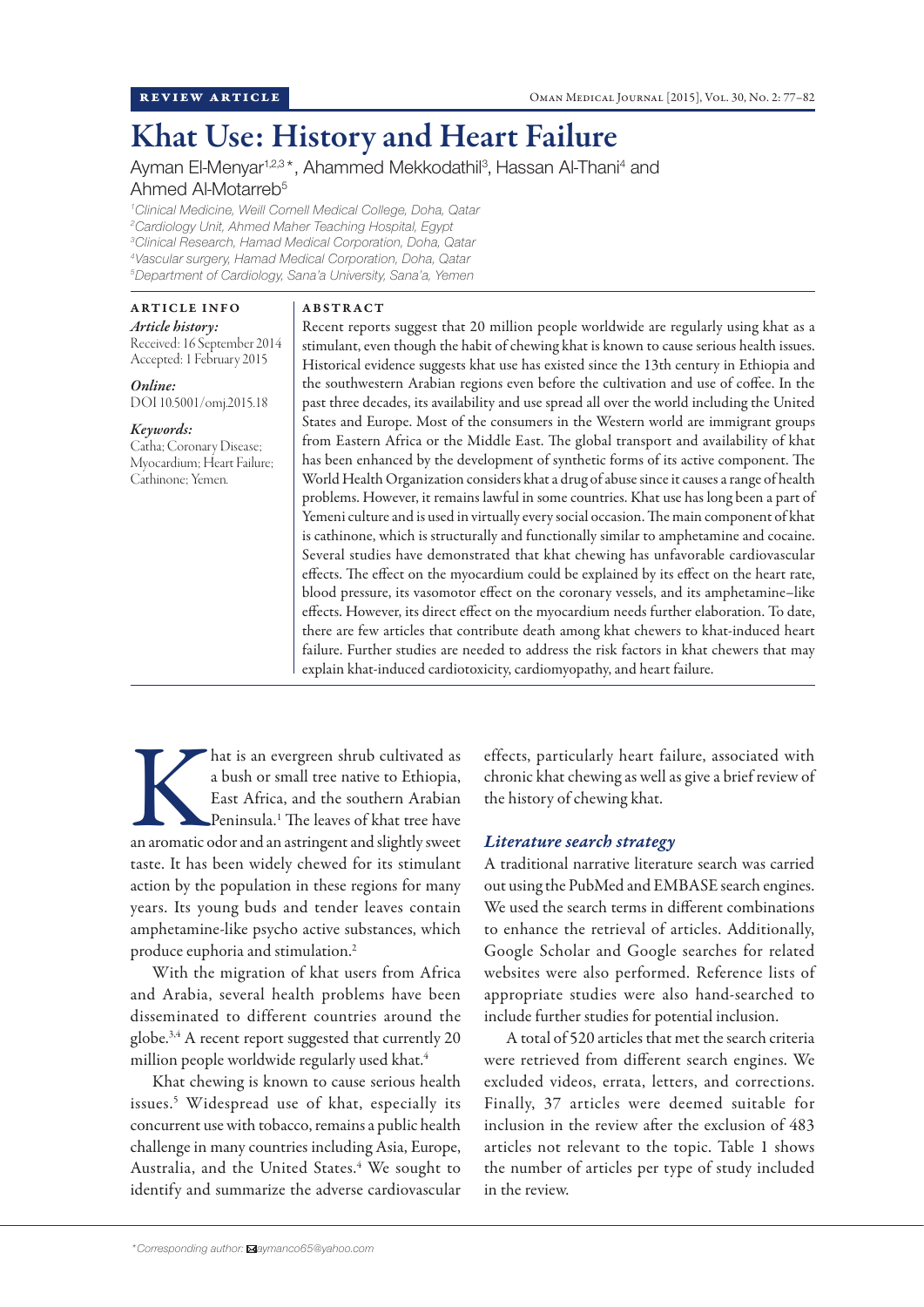| Study<br>type       | Countries/region and<br>number of publications                                                                         | Total number<br>of articles |
|---------------------|------------------------------------------------------------------------------------------------------------------------|-----------------------------|
| Cross-<br>sectional | $Yemen=4$<br>Ethiopia=2<br>Saudi Arabia=1<br>Somalis in Sweden =1<br>Middle East=2<br>US=1                             | 11                          |
| Prospective         | $Yemen = 3$<br>Middle East=1<br>$Israel = 1$<br>(Experimental)<br>$Yemen = 2$<br>Germany= 1<br>Switzerland=1<br>$UK=2$ | 11                          |
| Review              | $Yemen = 2$<br>Ethiopia = 1<br>$U.S = 2$<br>$UK=1$<br>France= 1<br>$Hungary = 1$<br>Switzerland $= 1$                  | 9                           |
| Case<br>reports*    | $US = 3$<br>$UK = 1$<br>$Belgium = 1$<br>Scotland = 1                                                                  | 6                           |

Table 1: Number of articles per study type included in the review.

*\*all reported in immigrants*

## *Origin and spread of khat use*

The use of psychoactive substances has been known since antiquity. The relationship between humans and substances was shaped by multiple factors including culture, society, religion, beliefs, individual psychology, neurobiology, cognition, and genetics.<sup>6</sup> Historical evidence suggests khat use existed in the 13th century in Abyssinia (Ethiopia), and was brought to Yemen in the early  $15<sup>th</sup>$  century.<sup>7</sup> Its cultivation and use in Ethiopia and the southwestern Arabian areas started earlier than that of coffee.

Khat use varies: the fleshy and thickened parts of the plant can be chewed and then swallowed (the most common form of use), the leaves dried and powdered to make tea known as Abyssinian, African, or Arabian tea, or the powder can be eaten as a paste with honey. Khat was theologically and lawfully accepted as a custom in Arabia and Africa.7 Its global distribution has increased dramatically in the past three decades, making khat available in the European and US markets. In the UK, khat worth around £2m was reported as transported from Kenya every week.8 The global transport and availability of khat has been enhanced by the development of a capsular form cathinone 200mg (its active ingredient), which

is also known as hagigat. Other synthetic forms that have developed include rakefet, graba, and mephedrone, which are chemically similar to the cathinone compounds found in the khat plant. In slang, mephedrone is known as drone, M-CAT, and meow meow<sup>9</sup>

Most consumers in the Western world are immigrant groups from Eastern Africa or the Middle East. There is no evidence of uptake by the mainstream population in Western countries, mainly due to the unfamiliar mode of administration. For instance, khat leaves are chewed and a wad of khat is stored in one cheek where it slowly breaks down into the saliva and enters the bloodstream. In addition, the availability of far more active stimulants, such as amphetamine and cocaine, in the Western market might have contributed to the decreased prevalence of use in the native population.<sup>10,11</sup>

#### *Khat in the Yemeni population*

Khat has been a part of Yemeni culture for a long time and is used in virtually every social occasion resulting in animated behavior and lively discussions followed by tranquility and introspection. Nearly 90% of adult males chew khat for between three to four hours daily and 50%, or more, females have taken up the habit.<sup>12</sup> It has been estimated that 73% of women in Yemen frequently chew khat. Notably, 15–20% of children below the age of 12 are also daily consumers.<sup>12</sup> Apart from the various health issues caused, the impact of khat cultivation on the national economy is huge.12 For instance, almost half a household's income goes towards paying for the khat requirement of the head of the family who often chew it for four to five hours a day. This negatively affects their working hours and the family income.<sup>12</sup>

#### *Legal status of khat*

The spread of khat in new settings raises challenges to regulatory systems across the world where the positive and negative aspects of khat use must be weighed up.13 Being both psychoactive and habit forming, khat is considered as potentially risky for the user, family, and the wider community. Moreover, a range of medical conditions associated with khat use are of concern.13

The World Health Organization considers khat as a drug of abuse, but less addictive than alcohol or tobacco.12 Khat is a banned substance in most European countries (including Germany, France,

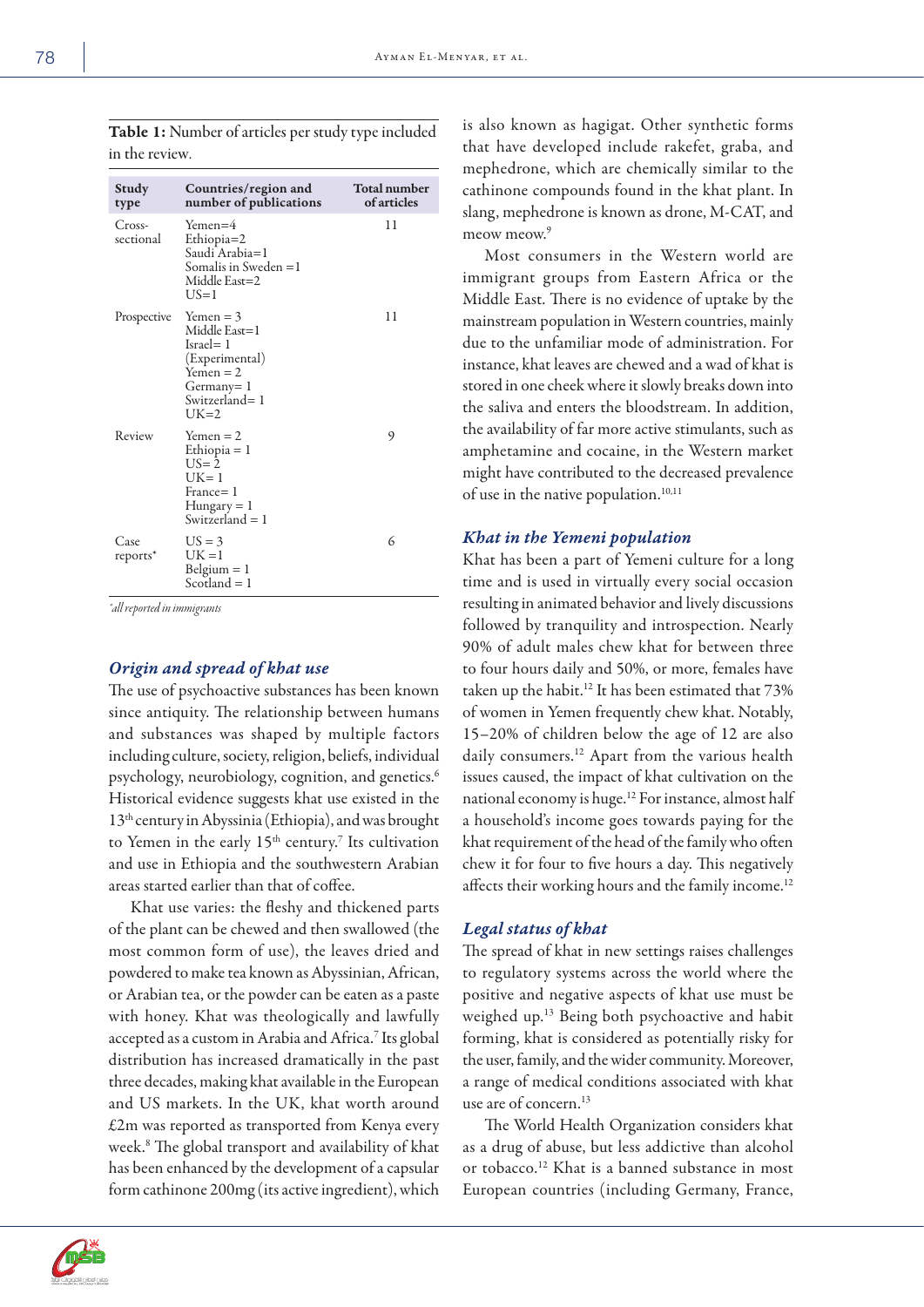and the Netherlands), the US and Canada, while it remains lawful in Somalia, Djibouti, Ethiopia, Yemen, and Israel. Cathinone was classified as a Schedule 1 narcotic in the US, placing khat in the same category as heroin and mescaline. On the other hand, the Advisory Council on the Misuse of Drugs (ACMD) in the UK recently opposed the proposal for banning khat based on the lack of evidence for causal linkage between its use and various negative social indicators.<sup>14</sup> However, the UK government decided to ban khat and classified it as a class C drug, in the same category as anabolic steroids and ketamine.15 Khat use in the Arab Gulf states, other than Yemen, is illegal.

#### *Synthetic cathinones*

Synthetic cathinones have recently emerged and have grown to be popular drugs of abuse.<sup>16</sup> These substances are often considered "legal highs" and sold as "bath salts" or "plant food" and labeled as "not for human consumption" to get around drug abuse legislation. It can be obtained through "head shops" (tobacco specialized retailers), internet websites, and local drug suppliers.16 The synthetic cathinones are most commonly used via nasal insufflation or are ingested. Cardiac, psychiatric, and neurological manifestations are the most common adverse effects reported in synthetic cathinone users who require medical care.16

#### *Medical harms of khat use*

The psychoactive compounds cathinone and cathine are phenylalkylamines present in khat, which are structurally related to amphetamine, and are responsible for most of the effects of khat.<sup>2</sup> Other constituents identified include cathidine, eduline, and ephedrine, which are less significant in terms of action. Kassim and Croucher<sup>17</sup> have summarized the various adverse effects reported due to the use of khat in humans. However, the causal relationship between khat use and any of these conditions is yet to be proved.

#### *Khat chewing and the heart*

The main components of khat are cathinone (α-aminopropiophenone), cathine (norpseudoephedrine), and norephedrine. The phenylpropylamine-type alkaloid cathinone is the major component responsible for the effects of khat on the heart and blood vessels.18 Cathinone

is structurally and functionally similar to amphetamine. It also exerts pronounced behavioral effects of euphoria, hyperactivity, and restlessness, like ecstasy (MDMA-3,4-methylenedioxy-Nmethylamphetamine) and amphetamine. Cocaine and sibutramine have also shown functional similarities with cathinone.<sup>19</sup>

Brenneisen et al, $20$  conducted a study in six healthy volunteers and found that cathinone administration increases blood pressure and heart rate. They concluded that these effects were due to the sympathomimetic activity of cathinone and were similar to the effects of amphetamine. The changes in the heart rate and blood pressure were concomitant with the cathinone level in blood plasma. A study by Kalix,<sup>21</sup> confirmed the similarity in the mechanism of action between cathinone and amphetamine. These studies suggested cathinone was an indirectly acting sympathomimetic drug having catecholamine-releasing properties at dopaminergic and serotonergic synapses, and at peripheral noradrenaline storage sites.19

Al-Habori<sup>22</sup> pointed out that the habitual use of khat may lead to hypertension. When comparing the blood pressure level of khat and non-khat users Getahun et al,<sup>23</sup> found that chewing was associated with increased mean diastolic blood pressure. The prevalence of hypertension recorded in khat chewers (13%) was significantly higher compared to nonchewers (11%). The proportion of sub-optimal diastolic blood pressure (>80mmHg) among chewers (30%) was higher than that of non-chewers (21%). In addition, khat users had significantly higher heart rates than non-users. However, there was no significant difference in the mean systolic blood pressure between users and non-users. Balint et al,<sup>24</sup> also observed that regular khat use caused a rise in arterial blood pressure and pulse rate and these changes were parallel to the levels of cathinone in the plasma.<sup>24</sup> The observations of Getahun et al,<sup>23</sup> were consistent with the results of study by Tesfaye et al,25 both which reported increased diastolic blood pressure among regular khat users. A study in Yemen found that the rise in blood pressure corresponded to the duration of khat chewing sessions. Blood pressure remained elevated for about three hours following one hour of chewing with 25% of a traditional khat-session dose.18 Al-Motarreb and Broadley,<sup>26</sup> conducted a laboratory study which confirmed that the peripheral effects of cathinone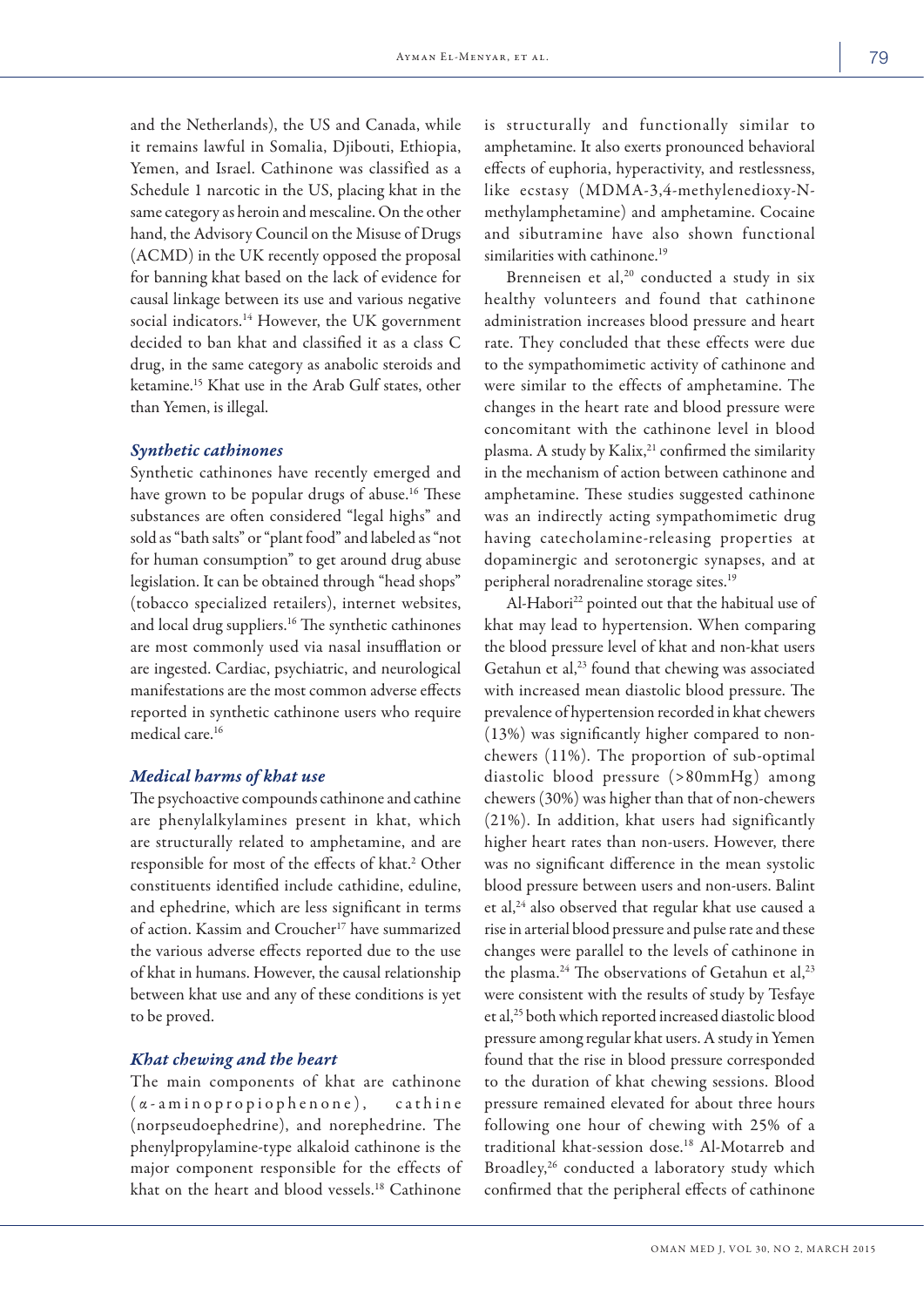were caused by vasoconstriction of coronary arteries. However, they demonstrated that this was not due to indirect or direct sympathomimetic activity. They found that vasoconstrictor effects were not inhibited by prazosin, the adrenoceptor antagonist, and ruled out the role of sympathomimetic action in vasoconstriction. Baker et al,<sup>27</sup> also demonstrated that cathinone induced coronary vasoconstriction was via mechanisms other than indirect sympathomimetic activity or α-1 adrenoceptors.

## *Coronary vessels, myocardium, and heart failure*

Cathinone causes severe coronary vasoconstriction and a severe negative inotropic effect on the cardiac muscle, suggesting coronary spasm contributes to the development of acute myocardial infarction (AMI). Amphetamine also shows vasoconstrictive action by stimulating the release of noradrenaline from sympathetic nerves and may participate in AMI.28 Catecholamines induce platelet aggregation and cause transient occlusion of the coronary vessels, which further becomes severe by an increase in myocardial oxygen demand induced by catecholamines. In addition to its role as a risk factor for AMI, amphetamine abuse may lead to chronic cardiomyopathy, pulmonary heart disease, necrotizing vasculitis, and intracranial hemorrhage.<sup>29</sup> Cathinone also plays a role in the development of congenital heart disease.

Al-Motarreb et al,<sup>30</sup> conducted a hospital-based matched case-control study in Yemen with 100 AMI cases and 100 control subjects matched for age and sex. They found khat use was significantly higher among AMI patients and heavy khat users had a 39 fold increased risk of AMI. The quantity of khat used and duration of each khat session also contributed to the risk of AMI. Of the 100 cases, 89% were khat users and nearly half of them were considered heavy quantity users. Approximately 90% of patients were using either heavy or moderate quantities of khat. Nearly 27% of the khat users chewed for six hours or more and 85% took more than three hours for their khat sessions. Alkadi et al,<sup>31</sup> found that 79% of AMI patients in their study were khat users. A further experimental study showed that frequent administration of khat doses resulted in multiple areas of infarcts in rabbit hearts. Moreover, they revealed nearly 70% of AMI events occurred either after completion or during the khat chewing session. In a study of 347 AMI patients, Al-Motarreb et al,<sup>32</sup> confirmed coronary spasm as the main mechanism of AMI in khat users. Of the total AMI cases, 79% were Yemenis. Furthermore, Al-Shami and Al-Motarreb,<sup>33</sup> evaluated the effect of khat chewing on the coronary arteries in patients with history of heart failure and found khat chewing as an independent risk factor for coronary artery disease (CAD).

Khat-associated acute coronary syndrome (ACS) leads to worse outcomes for khat users. Gulf RACE-2, a multicenter study, included 7,399 patients with ACS from six Middle Eastern Gulf countries and reported 1,408 patients (19%) as khat users. The majority of users were Yemeni (75.5%).<sup>19</sup> Khat users were more likely to be associated with AMI and unstable angina. Overall, the study showed that khat users had a higher risk of death, recurrent myocardial ischemia, cardiogenic shock, ventricular arrhythmia, and stroke compared to non-khat users. The researchers concluded that khat use was an independent risk factor of death and for recurrent ischemia, heart failure, and stroke.<sup>19</sup> The study indicated the worsened outcomes in khat users could be related to multiple factors including delay in access to care (attributed to the analgesic effect of khat), reduced efficacy of thrombolytic therapy (due to the prothrombotic effect of cathinone), and increased risk of ischemic cardiomyopathy.

Cardiomyopathy is a disease of the heart muscle that results in abnormal cardiac function and may lead to heart failure or arrhythmias. Synthetic cathinones produce similar effects to amphetamines and cocaine, and its misuse may cause cardiomyopathy.<sup>34,35</sup> Jacobs<sup>36</sup> reported the unexpected death of six young persons who had a history of chronic abuse of amphetamine. Their death was not attributed to a lethal intoxication but to cardiotoxicity, which included cardiomyopathy. Smith et al,<sup>37</sup> reported a case of chronic abuse of high doses of dextroamphetamine resulting in congestive heart failure, suggesting a causal relationship between administration of dextroamphetamine and cardiomyopathy.

Neimann38 examined sports-related sudden deaths and found that cases of hypertrophic cardiomyopathy-related deaths resulted from amphetamine abuse. Hong et al,<sup>39</sup> reported methamphetamine smoking and its cardiovascular toxic effects. Methamphetamine smoking was associated with the development of pulmonary

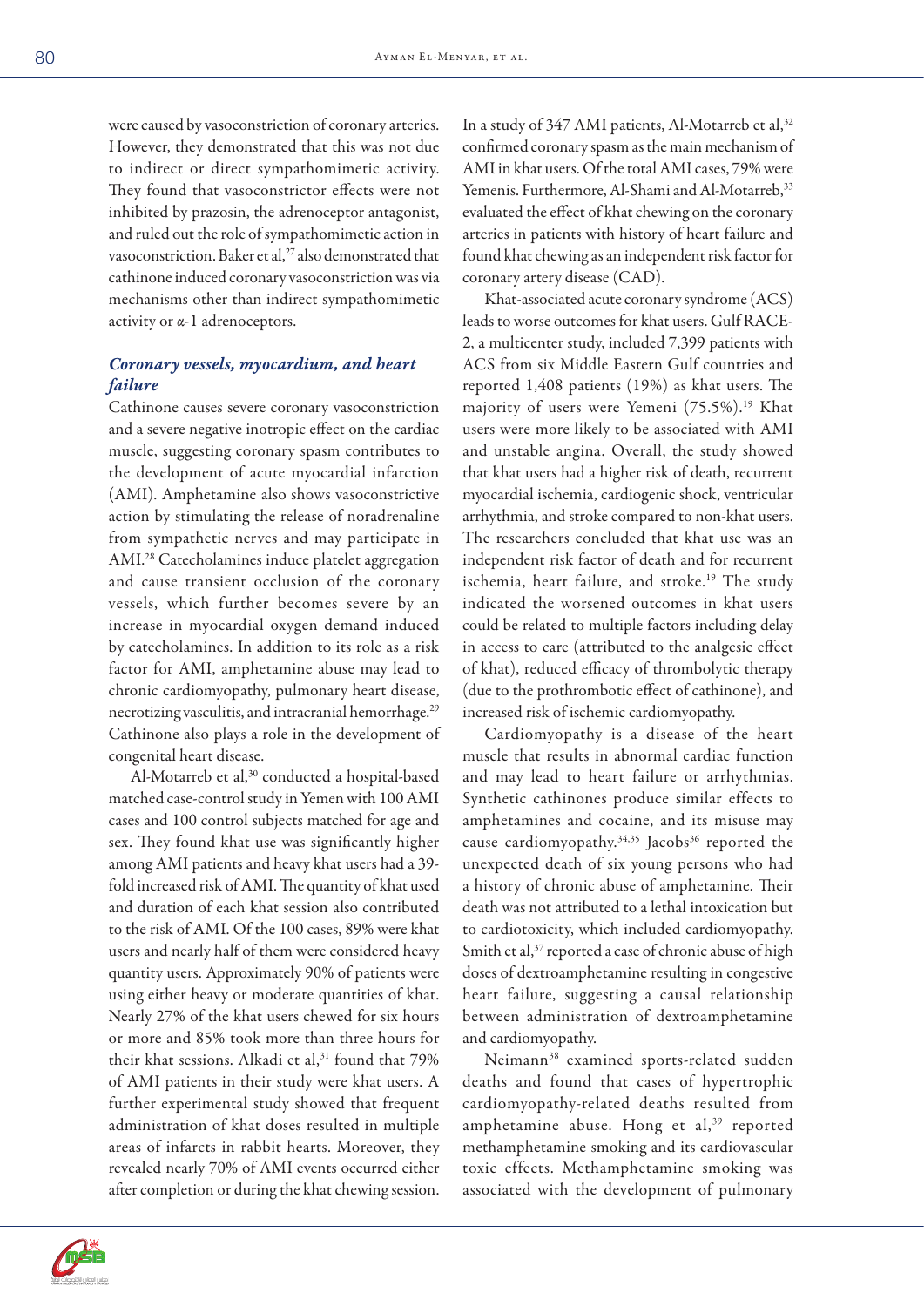edema and a dilated cardiomyopathy. Additionally, smoking crystal methamphetamines was likely to produce diffuse vasospasm and could lead to acute myocardial infarction, cardiogenic shock, and death.39 Cathinone in khat is more likely to have a similar mechanism of action as amphetamines and its derivatives in developing cardiotoxicity or cardiomyopathy.

Saha and Dollery<sup>40</sup> reported the case of a 33-yearold East African man who having chewed khat almost constantly for two to three days presented with myocardial infarction. The patient had no coronary risk factors other than a history of smoking cigarettes. He continued daily khat chewing for two years and three months. He was later diagnosed with severely impaired biventricular function consistent with ischemic myopathy. In 2004, one study evaluated the role of regular khat chewing, in addition to other cardiovascular risk factors, on 50 Yemeni patients with dilated cardiomyopathy.<sup>41,42</sup> This study concluded that khat chewing contributes to the occurrence of dilated cardiomyopathy in young patients with an inherited predisposition.<sup>41,42</sup>

Although the potential link between khat use and increased risk of myocardial ischemia was evident in several studies, a causal relationship between these two is yet to be proved. The Gulf RACE-2 study did not report information about whether users continued to use khat upon admission and at follow-up.

#### *Khat and co-risk factors*

The increased prevalence of smoking, diabetes, and hypertension play vital roles in the development of heart failure and makes it difficult to determine the effect of khat.<sup>14,19</sup> Recently, al'Absi et al<sup>43</sup> studied the effects of concurrent tobacco and khat use and suggested that the adverse effects of khat use may lie in its association with tobacco use. Tesfaye et al,25 pointed out that the use of multiple substances caused dramatic effects on the cardiovascular system.

Farmers used to apply pesticide for better khat production. Organophosphate exposure has been found to be another risk factor for cardiac complications among khat users.<sup>43-45</sup> The presence of pesticides in khat was implicated in the inhibition of serum acetylcholinesterase activity<sup>44</sup> and may contribute to the presence of high levels of free radicals. Another study showed that the production of oxidants, which are responsible for reduction in antioxidant defense system, may be due to khat use.<sup>46</sup>

#### **CONCLUSION**

Khat is involved in serious cardiovascular problems among its users, including heart failure, through a mechanism of action on the circulatory system similar to amphetamine and cocaine. Khat increases the catecholamine release, heart rate, and blood pressure, and induces coronary vasospasm. The effect of khat on the myocardium could be explained by its vasomotor effect on the coronary vessels; however, its direct effect on the myocardium still needs further elaboration. There are few reports that contribute death among khat chewers to khatinduced cardiotoxicity, including cardiomyopathy. Further studies are needed to highlight the serious cardiovascular implications of khat.

#### *Disclosure*

The authors declared no conflict of interest. No funding was received for this work.

#### references

- 1. Sheikh KA, El-Setouhy M, Yagoub U, Alsanosy R, Ahmed Z. Khat chewing and health related quality of life: crosssectional study in Jazan region, Kingdom of Saudi Arabia. Health Qual Life Outcomes 2014;12(1):44.
- 2. Wabe NT. Chemistry, pharmacology, and toxicology of khat (catha edulis forsk): a review. Addict Health 2011;3(3- 4):137-149.
- 3. Osman FA, Söderbäck M. Perceptions of the use of khat among Somali immigrants living in Swedish society. Scand J Public Health 2011 Mar;39(2):212-219.
- 4. Corkery JM, Schifano F, Oyefeso S, Ghodse AH, Tonia T, Naidoo V, et al. "Bundle of fun" or "bunch of problems"? Case series of khat-related deaths in UK. Drugs Educ Prev Policy 2011;18:408-425.
- al'Absi M, Nakajima M, Dokam A, Sameai A, Alsoofi M, Saem Khalil N, et al. Concurrent tobacco and khat use is associated with blunted cardiovascular stress response and enhanced negative mood: a cross-sectional investigation. Hum Psychopharmacol 2014 Jul;29(4):307-315.
- 6. Crocq MA. Historical and cultural aspects of man's relationship with addictive drugs. Dialogues Clin Neurosci 2007;9(4):355-361.
- 7. Alles GA, Fairchild MD, Jensen M. Chemical pharmacology of Catha edulis. J Med Pharm Chem 1961 Mar;3(2):323- 352.
- 8. Daily Mail. The khat 'gold rush': Extraordinary picture shows boom in imports as dealers race to cash in before drug is made illegal next year, 2013. Available at: http://www. dailymail.co.uk/news/article-2469013/Khat-Drug-illegalyear-causes-boom-imports.html. Accessed September 2014.
- 9. Bentur Y, Bloom-Krasik A, Raikhlin-Eisenkraft B. Illicit cathinone ("Hagigat") poisoning. Clin Toxicol (Phila) 2008 Mar;46(3):206-210.
- 10. Anderson D, Beckerleg S, Hailu D, Klein A. The Khat Controversy: stimulating the debate on drugs. Oxford: Berg; 2006.
- 11. Klein A. Khat and the creation of tradition in the Somali diaspora. In: Fountain J, Korf DJ, editors. Drugs in Society. European Perspectives: Radcliffe Publishing Ltd, Oxford; 2007.
- 12. Al-Mugahed L. Khat chewing in Yemen: turning over a new